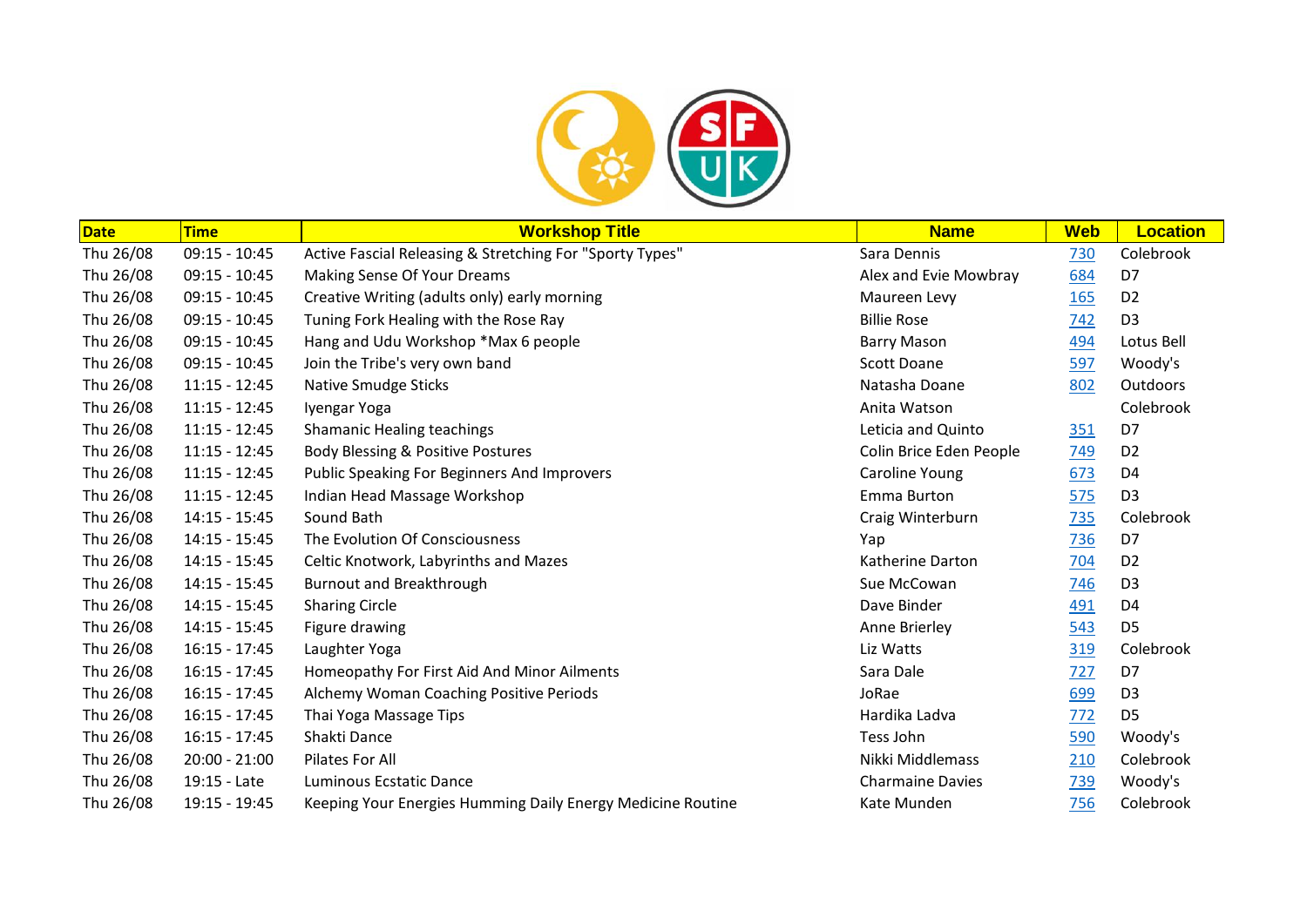

| <b>Date</b> | <b>Time</b>     | <b>Workshop Title</b>                                                  | <b>Name</b>                     | <b>Web</b> | <b>Location</b> |
|-------------|-----------------|------------------------------------------------------------------------|---------------------------------|------------|-----------------|
| Fri 27/08   | $09:15 - 10:45$ | Pilates For All                                                        | Nikki Middlemass                | 210        | Colebrook       |
| Fri 27/08   | $09:15 - 10:45$ | The Magical Connection Authentic Relating & Circling                   | Daphne van Run & Daniel K       | 769        | D7              |
| Fri 27/08   | $09:15 - 10:45$ | Tapping Out of Trauma EFT for Self Care                                | Kate Munden                     | <u>754</u> | D <sub>2</sub>  |
| Fri 27/08   | $09:15 - 10:45$ | Adult HIIT                                                             | James Ainsworth                 | 768        | Outdoors        |
| Fri 27/08   | $09:15 - 10:45$ | Join the Tribe's very own band                                         | Scott Doane                     | 597        | Woody's         |
| Fri 27/08   | $11:15 - 12:45$ | Iyengar Yoga                                                           | Anita Watson                    |            | Colebrook       |
| Fri 27/08   | $11:15 - 12:45$ | <b>Shamanic Healing teachings</b>                                      | Leticia and Quinto              | <u>351</u> | D7              |
| Fri 27/08   | $11:15 - 12:45$ | Dowsing; "What does it all mean?"                                      | <b>Geoff Mitchell</b>           | 560        | D <sub>3</sub>  |
| Fri 27/08   | $11:15 - 12:45$ | Hang and Udu Workshop *Max 6 people                                    | <b>Barry Mason</b>              | <u>494</u> | Lotus Bell      |
| Fri 27/08   | $11:15 - 12:45$ | Afro Brazilian Dance                                                   | <b>Bridget Withycombe Whart</b> | 557        | Woody's         |
| Fri 27/08   | $14:15 - 15:45$ | Tribal Jam                                                             | Carolina                        | 738        | Colebrook       |
| Fri 27/08   | $14:15 - 15:45$ | Visiting The Akashic Records To Release Blocks Affecting Your Life     | Maria Barrington                | 519        | D7              |
| Fri 27/08   | $14:15 - 15:45$ | Unusual tools and gestural drawing using mixed media to draw the model | Anne Brierley                   | 543        | D <sub>5</sub>  |
| Fri 27/08   | $16:15 - 17:45$ | Sonic Journey with 2 - 48 inch gongs and bells                         | Barry Mason                     | <u>791</u> | Colebrook       |
| Fri 27/08   | $16:15 - 17:45$ | A Beginners Guide to the Enneagram part 1                              | Natasha Young                   | <u>732</u> | D7              |
| Fri 27/08   | $16:15 - 17:45$ | West African Based Rhythms *Max 8 drums                                | Craig Winterburn                | <u>734</u> | D <sub>8</sub>  |
| Fri 27/08   | $16:15 - 17:45$ | Your Groove                                                            | Tom Dale                        | <u>726</u> | Woody's         |
| Fri 27/08   | 18:30 - 20:00   | Natural Voice Choir                                                    | Anna Tabbush                    | 801        | Woody's         |
| Fri 27/08   | 20:00 - Late    | Awaken Your Inner Aphrodite: a Womxn's Circle of Love and Empowerment  | Gill Pinnington                 | 693        | Colebrook       |
| Fri 27/08   | 20:00 - Late    | Improvisational Comedy Workshop (Adults Only)                          | Maureen Levy                    | <u>729</u> | D4              |
| Fri 27/08   | 20:00 - Late    | <b>Ecstatic Dance - Tribal Beats</b>                                   | Tess John                       | 785        | Woody's         |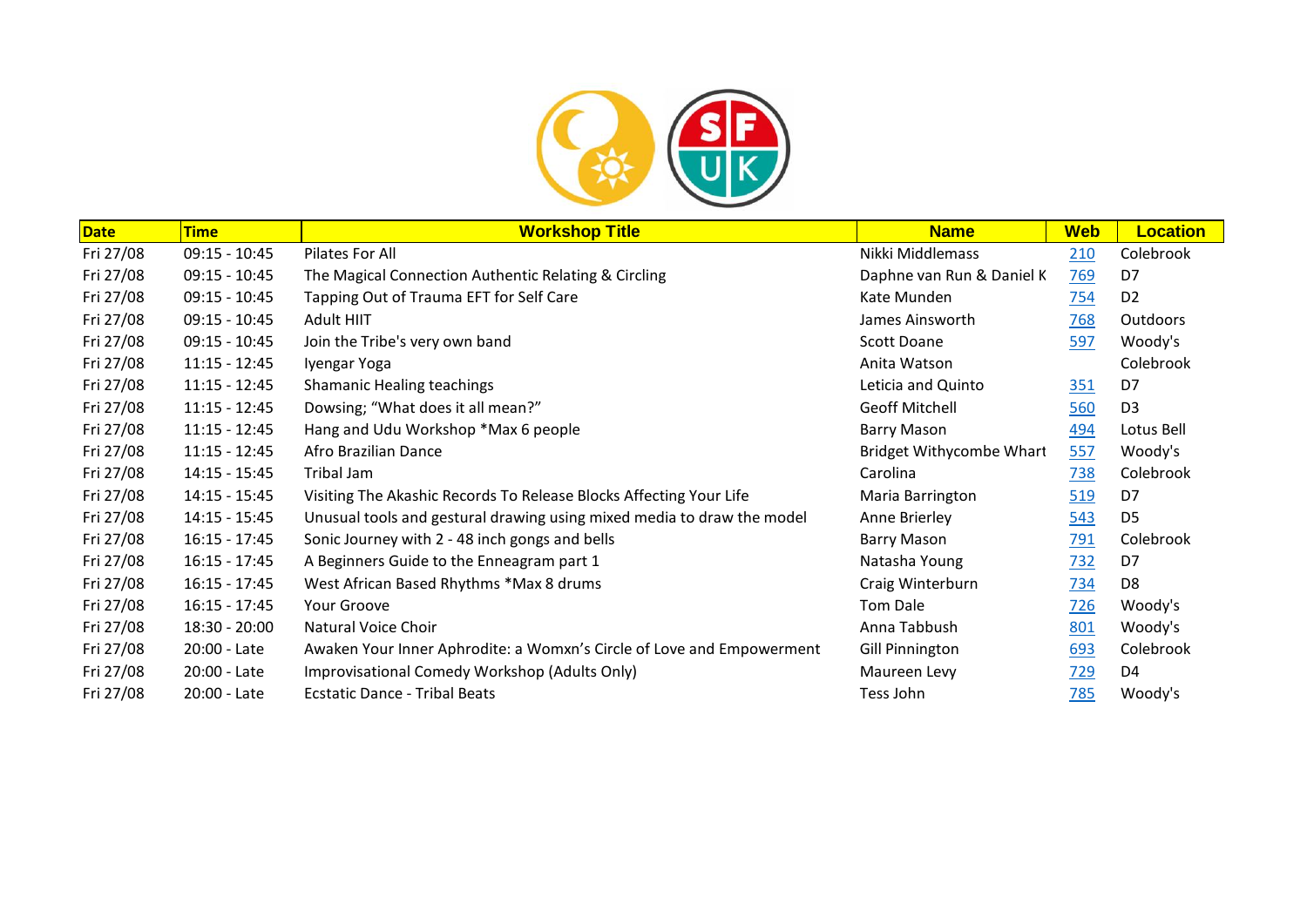

| <b>Date</b> | <b>Time</b>     | <b>Workshop Title</b>                                            | <b>Name</b>             | <b>Web</b> | <b>Location</b> |
|-------------|-----------------|------------------------------------------------------------------|-------------------------|------------|-----------------|
| Sat 28/08   | $09:15 - 10:45$ | Pilates For Beginners, Whatever Their Fitness -                  | Sara Dennis             | 731        | Colebrook       |
| Sat 28/08   | $09:15 - 10:45$ | Making Sense Of Your Dreams                                      | Alex and Evie Mowbray   | 684        | D7              |
| Sat 28/08   | $09:15 - 10:45$ | Creative Writing (adults only) early morning                     | Maureen Levy            | <b>165</b> | D <sub>2</sub>  |
| Sat 28/08   | $09:15 - 10:45$ | Hang and Udu Workshop *Max 6 people                              | <b>Barry Mason</b>      | 494        | Lotus Bell      |
| Sat 28/08   | $09:15 - 10:45$ | Join the Tribe's very own band                                   | Scott Doane             | 597        | Woody's         |
| Sat 28/08   | $11:15 - 12:45$ | Luna Rhythms Yoga                                                | Diana Sampson           | 748        | Colebrook       |
| Sat 28/08   | $11:15 - 12:45$ | Body Blessing & Positive Postures                                | Colin Brice Eden People | 749        | D <sub>2</sub>  |
| Sat 28/08   | $11:15 - 12:45$ | Make A Mini Mala Bracelet                                        | <b>Billie Rose</b>      | 741        | D <sub>3</sub>  |
| Sat 28/08   | $11:15 - 12:45$ | Public Speaking For Beginners And Improvers                      | Caroline Young          | 673        | D4              |
| Sat 28/08   | $11:15 - 12:45$ | Indian Head Massage Workshop                                     | Emma Burton             | 575        | D <sub>5</sub>  |
| Sat 28/08   | $11:15 - 12:45$ | The Evolution Of Consciousness                                   | Yap                     | <u>736</u> | D7              |
| Sat 28/08   | $11:15 - 12:45$ | Belly dance                                                      | Linda Cremin            | 787        | Woody's         |
| Sat 28/08   | $14:15 - 15:45$ | Saying Yes To You: an EFT Tapping Circle                         | Gill Pinnington         | <u>137</u> | D7              |
| Sat 28/08   | $14:15 - 15:45$ | Energy medicine for cosmonauts: introducing SCENAR and PhysioKey | Katherine Darton        | 512        | D <sub>2</sub>  |
| Sat 28/08   | $14:15 - 15:45$ | Homeopathy For First Aid And Minor Ailments                      | Sara Dale               | 727        | D <sub>4</sub>  |
| Sat 28/08   | $14:15 - 15:45$ | Thai Yoga Massage Tips                                           | Hardika Ladva           | 772        | D <sub>5</sub>  |
| Sat 28/08   | $14:15 - 15:45$ | Dance of the elements                                            | Kamila Karma Shanti     | <u>777</u> | Woody's         |
| Sat 28/08   | $16:15 - 17:45$ | Yoga for everyday life                                           | Liz Watts               | 319        | Colebrook       |
| Sat 28/08   | $16:15 - 17:45$ | <b>Sharing Circle</b>                                            | Dave Binder             | 491        | D7              |
| Sat 28/08   | $16:15 - 17:45$ | <b>Burnout and Breakthrough</b>                                  | Sue McCowan             | 746        | D <sub>2</sub>  |
| Sat 28/08   | $16:15 - 17:45$ | Connect with your Archetypes by playing with clay                | Aneta                   | 778        | D <sub>3</sub>  |
| Sat 28/08   | $16:15 - 17:45$ | Alchemy Woman Coaching Menopause                                 | JoRae                   | 699        | D <sub>4</sub>  |
| Sat 28/08   | $16:15 - 17:45$ | West African Based Rhythms *Max 8 drums                          | Craig Winterburn        | <u>735</u> | D <sub>8</sub>  |
| Sat 28/08   | $16:15 - 17:45$ | Luminous Ecstatic Dance                                          | <b>Charmaine Davies</b> | 739        | Woody's         |
| Sat 28/08   | 18:30 - 20:00   | Natural Voice Choir                                              | Anna Tabbush            | 801        | Woody's         |
| Sat 28/08   | 20:00 - Late    | Middle Earth Medicine Ways Ecstatic Dance Circle                 | Ayla Willow             | 789        | Woody's         |
| Sat 28/08   | 20:00 - Late    | Shamanic channelled healing Sound Bath                           | Leticia and Quinto      | 566        | Colebrook       |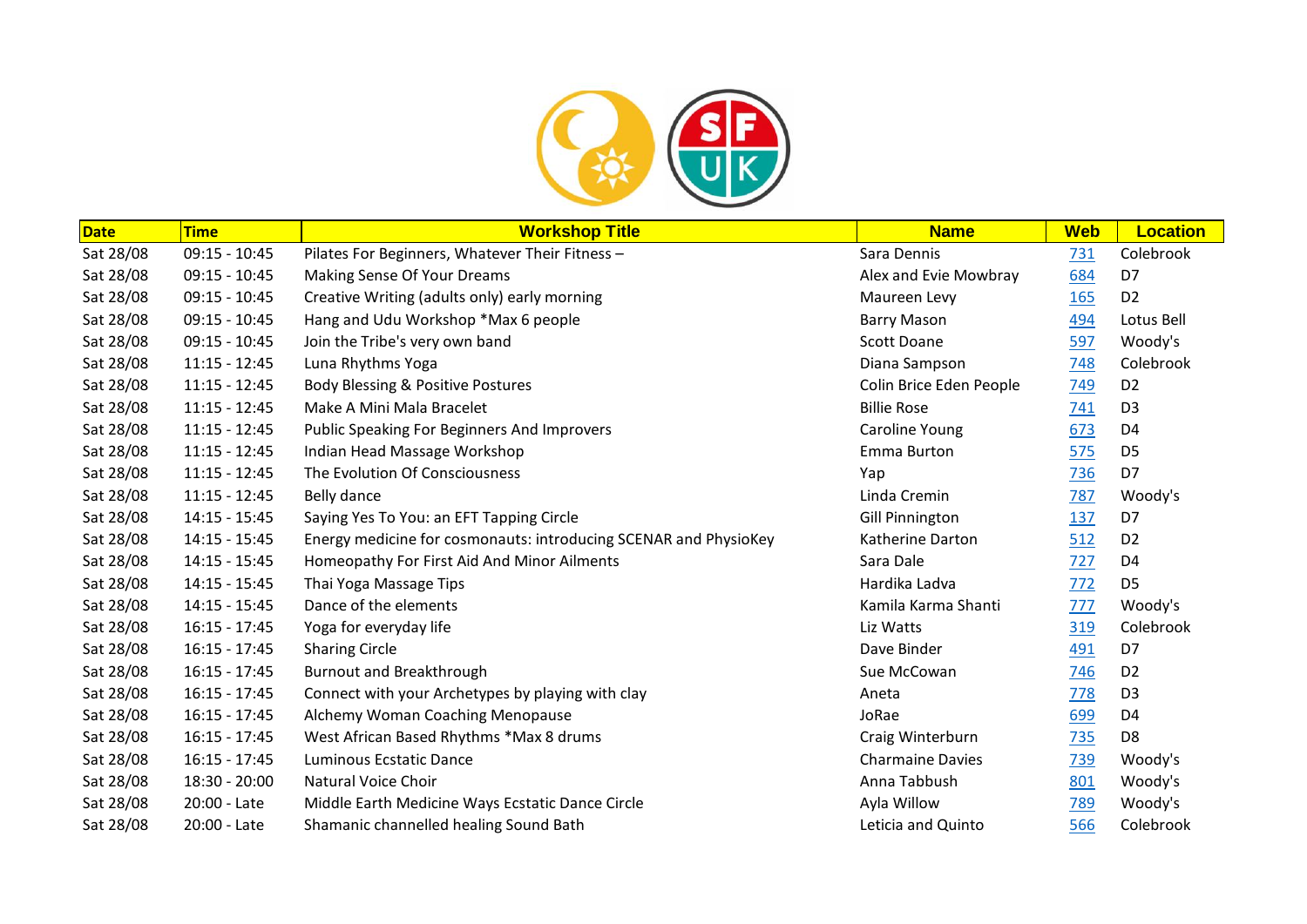

| <b>Date</b> | <b>Time</b>     | <b>Workshop Title</b>                                                   | <b>Name</b>               | <b>Web</b> | <b>Location</b> |
|-------------|-----------------|-------------------------------------------------------------------------|---------------------------|------------|-----------------|
| Sun 29/08   | $09:15 - 10:45$ | Pilates For All                                                         | Nikki Middlemass          | 210        | Colebrook       |
| Sun 29/08   | $09:15 - 10:45$ | The Magical Connection Authentic Relating & Circling                    | Daphne van Run & Daniel K | 769        | D7              |
| Sun 29/08   | $09:15 - 10:45$ | Finding Safety Through Embodiment TRE Trauma Release Exercises          | Kate Munden               | 753        | D <sub>3</sub>  |
| Sun 29/08   | $09:15 - 10:45$ | <b>Adult HIIT</b>                                                       | James Ainsworth           | 768        | Outdoors        |
| Sun 29/08   | $09:15 - 10:45$ | Join the Tribe's very own band                                          | <b>Scott Doane</b>        | 597        | Woody's         |
| Sun 29/08   | $11:15 - 12:45$ | Luna Rhythms Yoga                                                       | Diana Sampson             | 748        | Colebrook       |
| Sun 29/08   | $11:15 - 12:45$ | <b>Shamanic Healing teachings</b>                                       | Leticia and Quinto        | 351        | D7              |
| Sun 29/08   | $11:15 - 12:45$ | Dowsing; "What does it all mean?"                                       | <b>Geoff Mitchell</b>     | 560        | D <sub>4</sub>  |
| Sun 29/08   | $11:15 - 12:45$ | Hang and Udu Workshop *Max 6 people                                     | <b>Barry Mason</b>        | 494        | Lotus Bell      |
| Sun 29/08   | $11:15 - 12:45$ | Afro Brazilian Dance                                                    | Bridget Withycombe Whart  | 557        | Woody's         |
| Sun 29/08   | $14:15 - 15:45$ | <b>Tribal Jam</b>                                                       | Carolina                  | <u>738</u> | Colebrook       |
| Sun 29/08   | 14:15 - 15:45   | <b>Emotion Code Heartwall Session</b>                                   | Maria Barrington          | 520        | D7              |
| Sun 29/08   | $14:15 - 15:45$ | Landscape painting                                                      | Johanna Berger            | 773        | D <sub>2</sub>  |
| Sun 29/08   | $14:15 - 15:45$ | The Wildflower Pharmacy: Feel Better With Plant Remedies                | Patricia Ferguson         | 747        | D3 - outdoors   |
| Sun 29/08   | $14:15 - 15:45$ | Cyclical wisdom ~ the path to empowerment' *for women                   | Ayla Willow               | 790        | D <sub>4</sub>  |
| Sun 29/08   | $14:15 - 15:45$ | Belly dance                                                             | Linda Cremin              | 787        | Woody's         |
| Sun 29/08   | $16:15 - 17:45$ | Hatha Yoga                                                              | Karen Duke                | 788        | Colebrook       |
| Sun 29/08   | $16:15 - 17:45$ | A Beginners Guide to the Enneagram part 2 Exploring Wings and Instincts | Natasha Young             | 732        | D7              |
| Sun 29/08   | $16:15 - 17:45$ | Awakening of the 7 Senses: Mindful journey within and beyond            | Kamila Karma Shanti       | 776        | D <sub>2</sub>  |
| Sun 29/08   | 16:15 - 17:45   | West African Based Rhythms *Max 8 drums                                 | Craig Winterburn          | <u>734</u> | D <sub>8</sub>  |
| Sun 29/08   | $16:15 - 17:45$ | Your Groove                                                             | Tom Dale                  | 726        | Woody's         |
| Sun 29/08   | 18:30 - 20:00   | Natural Voice Choir                                                     | Anna Tabbush              | 801        | Woody's         |
| Sun 29/08   | 20:00 - Late    | Stepping Into Your Power: a Quantum Circle of Love and Healing          | Gill Pinnington           | 694        | Colebrook       |
| Sun 29/08   | 20:00 - Late    | Improvisational Comedy Workshop (Adults Only)                           | Maureen Levy              | <u>729</u> | D <sub>4</sub>  |
| Sun 29/08   | 20:00 - Late    | <b>Ecstatic Dance</b>                                                   | <b>Scott Doane</b>        | 291        | Woody's         |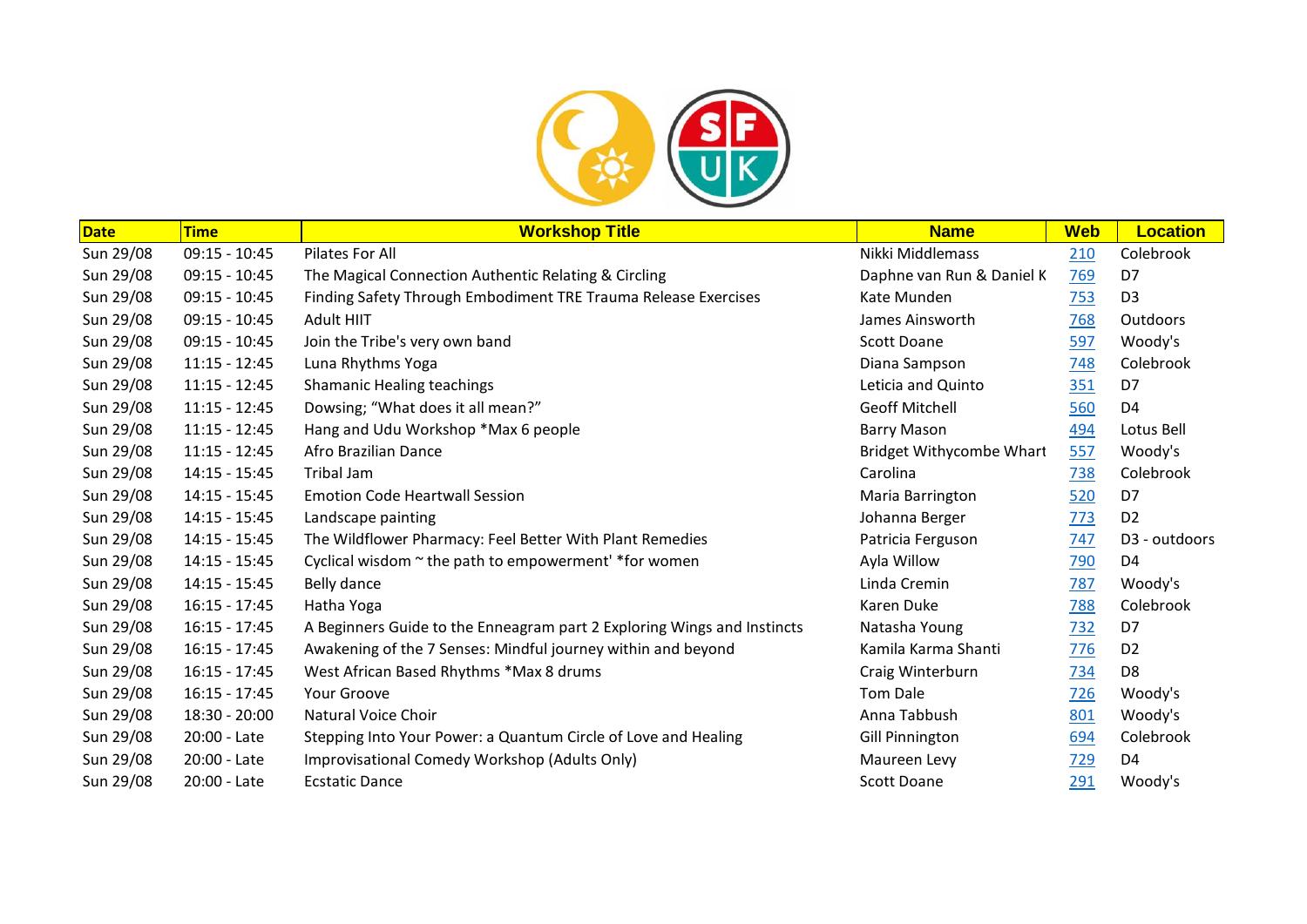

| <b>Date</b> | <b>Time</b>     | <b>Workshop Title</b>                                            | <b>Name</b>             | <b>Web</b> | <b>Location</b> |
|-------------|-----------------|------------------------------------------------------------------|-------------------------|------------|-----------------|
| Mon 30/08   | $09:15 - 10:45$ | Pilates For Neck And Back Issues                                 | Sara Dennis             | 337        | Colebrook       |
| Mon 30/08   | $09:15 - 10:45$ | Creative Writing (adults only) early morning                     | Maureen Levy            | <u>165</u> | D7              |
| Mon 30/08   | $09:15 - 10:45$ | Hang and Udu Workshop *Max 6 people                              | <b>Barry Mason</b>      | 494        | Lotus Bell      |
| Mon 30/08   | $09:15 - 10:45$ | Join the Tribe's very own band                                   | <b>Scott Doane</b>      | 597        | Woody's         |
| Mon 30/08   | $11:15 - 12:45$ | Flow Yoga                                                        | Sandy Lee               | 759        | Colebrook       |
| Mon 30/08   | $11:15 - 12:45$ | <b>Shamanic Healing teachings</b>                                | Leticia and Quinto      | 351        | D7              |
| Mon 30/08   | $11:15 - 12:45$ | Body Blessing & Positive Postures                                | Colin Brice Eden People | 749        | D <sub>2</sub>  |
| Mon 30/08   | $11:15 - 12:45$ | Public Speaking For Beginners And Improvers                      | Caroline Young          | 673        | D4              |
| Mon 30/08   | $11:15 - 12:45$ | Energy medicine for cosmonauts: introducing SCENAR and PhysioKey | Katherine Darton        | 512        | D <sub>3</sub>  |
| Mon 30/08   | $11:15 - 12:45$ | Word Flow                                                        | Yap                     | <u>737</u> | D <sub>5</sub>  |
| Mon 30/08   | $14:15 - 15:45$ | Sound Bath                                                       | Craig Winterburn        | <b>735</b> | Colebrook       |
| Mon 30/08   | $14:15 - 15:45$ | <b>Abundance Ceremony</b>                                        | <b>Billie Rose</b>      | 743        | D <sub>2</sub>  |
| Mon 30/08   | 14:15 - 15:45   | <b>Burnout and Breakthrough</b>                                  | Sue McCowan             | 746        | D <sub>3</sub>  |
| Mon 30/08   | $14:15 - 15:45$ | Indian Head Massage Workshop                                     | Emma Burton             | 575        | D <sub>4</sub>  |
| Mon 30/08   | 14:15 - 15:45   | Thai Yoga Massage Tips                                           | Hardika Ladva           | 772        | D7              |
| Mon 30/08   | $14:15 - 15:45$ | Using our whole bodies to draw                                   | Anne Brierley           | 543        | D <sub>5</sub>  |
| Mon 30/08   | $14:15 - 15:45$ | Dance of the elements                                            | Kamila Karma Shanti     | <u>777</u> | Woody's         |
| Mon 30/08   | $16:15 - 17:45$ | Yoga for everyday life                                           | Liz Watts               | 319        | Colebrook       |
| Mon 30/08   | $16:15 - 17:45$ | <b>Sharing Circle</b>                                            | Dave Binder             | 491        | D7              |
| Mon 30/08   | 16:15 - 17:45   | Homeopathy For First Aid And Minor Ailments                      | Sara Dale               | <u>727</u> | D <sub>2</sub>  |
| Mon 30/08   | $16:15 - 17:45$ | Alchemy Woman Coaching Exploring Empowerment                     | JoRae                   | 699        | D <sub>3</sub>  |
| Mon 30/08   | $16:15 - 17:45$ | Luminous Ecstatic Dance                                          | <b>Charmaine Davies</b> | 739        | Woody's         |
| Mon 30/08   | 19:15 - Late    | Sonic Journey with 2 - 48 inch gongs and bells                   | <b>Barry Mason</b>      | <u>791</u> | Colebrook       |
| Mon 30/08   | 19:15 - Late    | Gathering Of The Women Of The Tribe *Mon or Tue night            | Natasha Young           | <u>733</u> | D7              |
| Mon 30/08   | 19:15 - 20.30   | Getting ready for the party space                                | Louise Watts            | 782        | D <sub>2</sub>  |
| Mon 30/08   | 21.00 - late    | Old Skool Disco Party                                            | <b>Scott Doane</b>      | 770        | Woody's         |